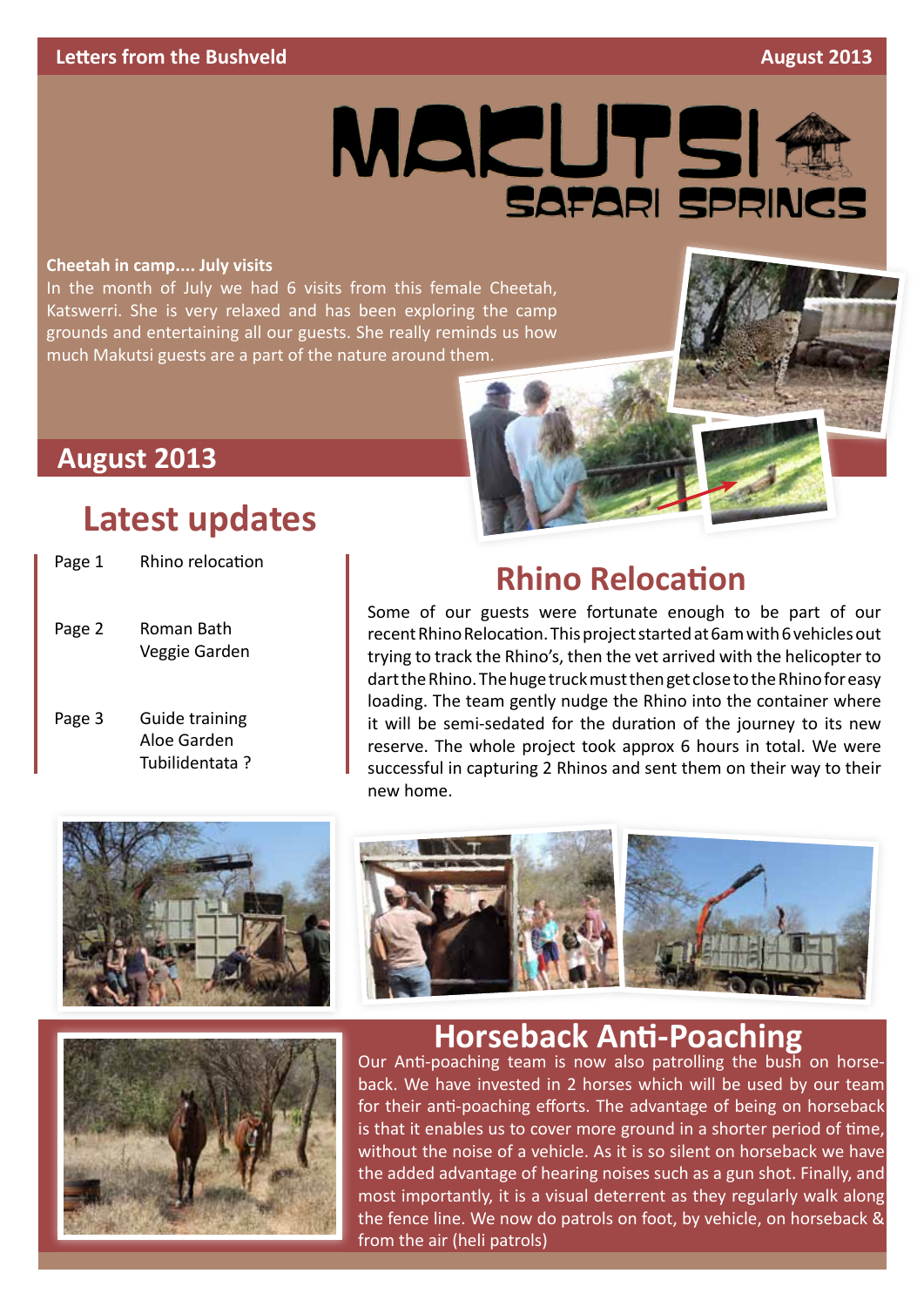#### **Letters from the Bushveld August 2013**



## **Roman Bath**

One of the unique pleasures at Makutsi is our warm mineral spring water. Last year we planned to renovate our old Roman Bath, but how to do it without disturbing the guests? So we decided to build a new one at an even better location, on the banks of the Makutsi River behind the restaurant.

Our mineral spring water comes out of the ground at about 33 degrees Celsius and offers you soft & healthy mineral water to enjoy in the swimming pools as well as in your rooms (shower and taps). We are excited to share with you these photos of the construction of our new Roman Bath (Indoor pool). This project has taken approx 2 months from start to finish.

Now you can soak in the warm mineral water & if you are lucky watch the Elephants as they move by in the river!



## **Veggie garden upgrade**

The Veggie garden has taken another step forward. We have employed a full time staff member who has many years of experience in horticulture. Her main role is to monitor and control the variety of produce that comes out of the garden. She also has the knowledge of "companion planting" and utilising different varieties of plants that encourage better growth & more plump products. Which means more yummy vegies for us at meal times!

For years now our guests have enjoyed taking the "veggie garden safari" with one of our guides. It is a great way for children and adults to learn how to garden organically and even to take a few tips home with them.